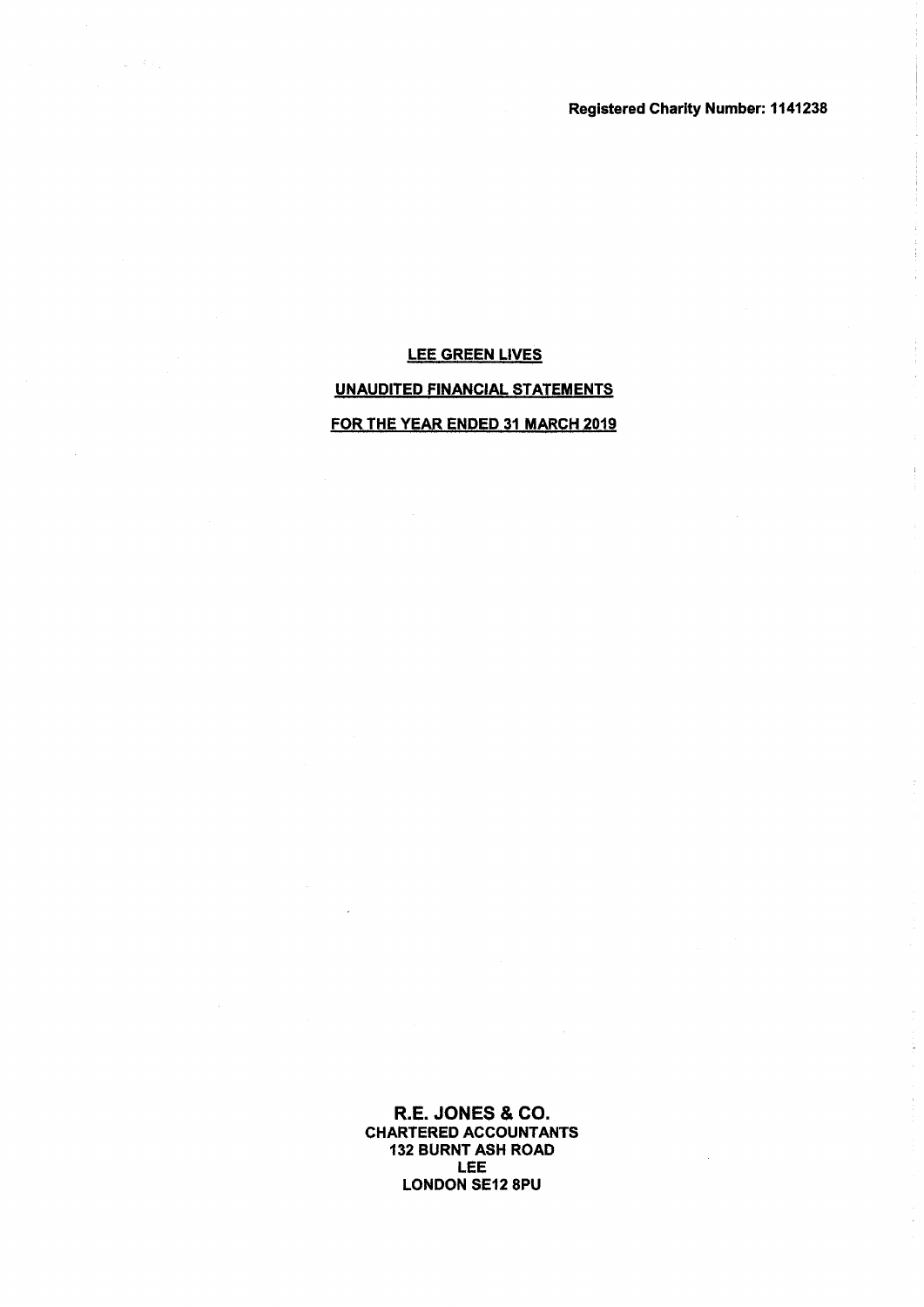# **CONTENTS**

|                                          | Page     |
|------------------------------------------|----------|
| <b>Report of Trustees</b>                | $1 - 5$  |
| Independent Examiner's Report            | 6        |
| <b>Statement of Financial Activities</b> | 7        |
| <b>Balance Sheet</b>                     | 8        |
| Notes to the Financial Statements        | $9 - 12$ |

 $\frac{1}{3}$ 

ŧ

 $\frac{1}{3}$ 

Ť.

 $\label{eq:1.1} \begin{array}{ll} \frac{1}{\sqrt{2}} & \mbox{if} \quad \frac{1}{\sqrt{2}} \leq \frac{1}{\sqrt{2}} \\ \mbox{if} \quad \frac{1}{\sqrt{2}} & \mbox{if} \quad \frac{1}{\sqrt{2}} \leq \frac{1}{\sqrt{2}} \end{array}$ 

 $\hat{\mathcal{L}}$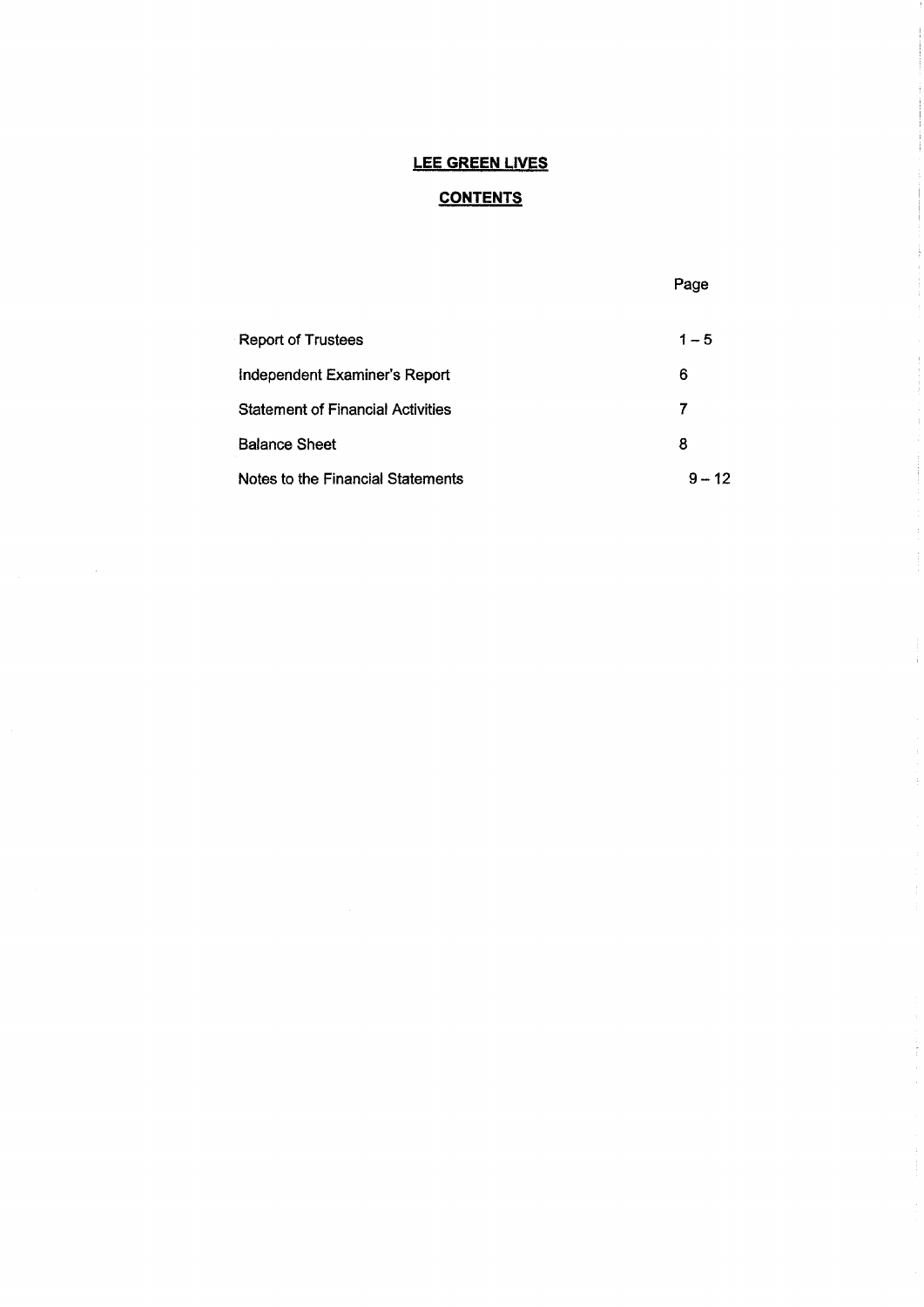### **REPORT OF THE TRUSTEES**

# FOR THE YEAR ENDED 31 MARCH 2019

The trustees present their report with the financial statements of the charity for the year ended 31 March 2019. The trustees have adopted the provisions of the Statement of Recommended Practice (SORP) 'Accounting and Reporting by Charities' issued in January 2015 (FRS102).

# REFERENCE AND ADMINISTRATIVE DETAILS

| Registered charity number | 1141238                                                                                                                                                                                                                                                                                                                                                                                                  |
|---------------------------|----------------------------------------------------------------------------------------------------------------------------------------------------------------------------------------------------------------------------------------------------------------------------------------------------------------------------------------------------------------------------------------------------------|
| Principal address         | Lee Green Community Centre<br>3 Leegate, London SE12 8SS                                                                                                                                                                                                                                                                                                                                                 |
| Trustees                  | James Mallory - Chair<br>Caroline Mayow Coyne - Vice Chair<br>James Rathbone - Treasurer<br>Linda Wanbon - Secretary (part year)<br>Naomi Marley - Secretary (part year)<br>Pat Coyne - Member<br>David French - Member<br>Sheila Peck - Member<br>Maureen Russell - Member<br>Ralph White - Member<br>Simon Higgs - Member<br>Simon Hooks – Member<br>Frances Migniuolo - Member<br>Mary Petty - Member |
| Independent examiner      | R.E.Jones & Co.<br><b>Chartered Accountants</b><br>132 Burnt Ash Road<br>Lee<br>London SE12 8PU                                                                                                                                                                                                                                                                                                          |
| <b>Bankers</b>            | The Co-operative Bank plc<br>1 Balloon Street<br>Manchester<br><b>M60 4EP</b>                                                                                                                                                                                                                                                                                                                            |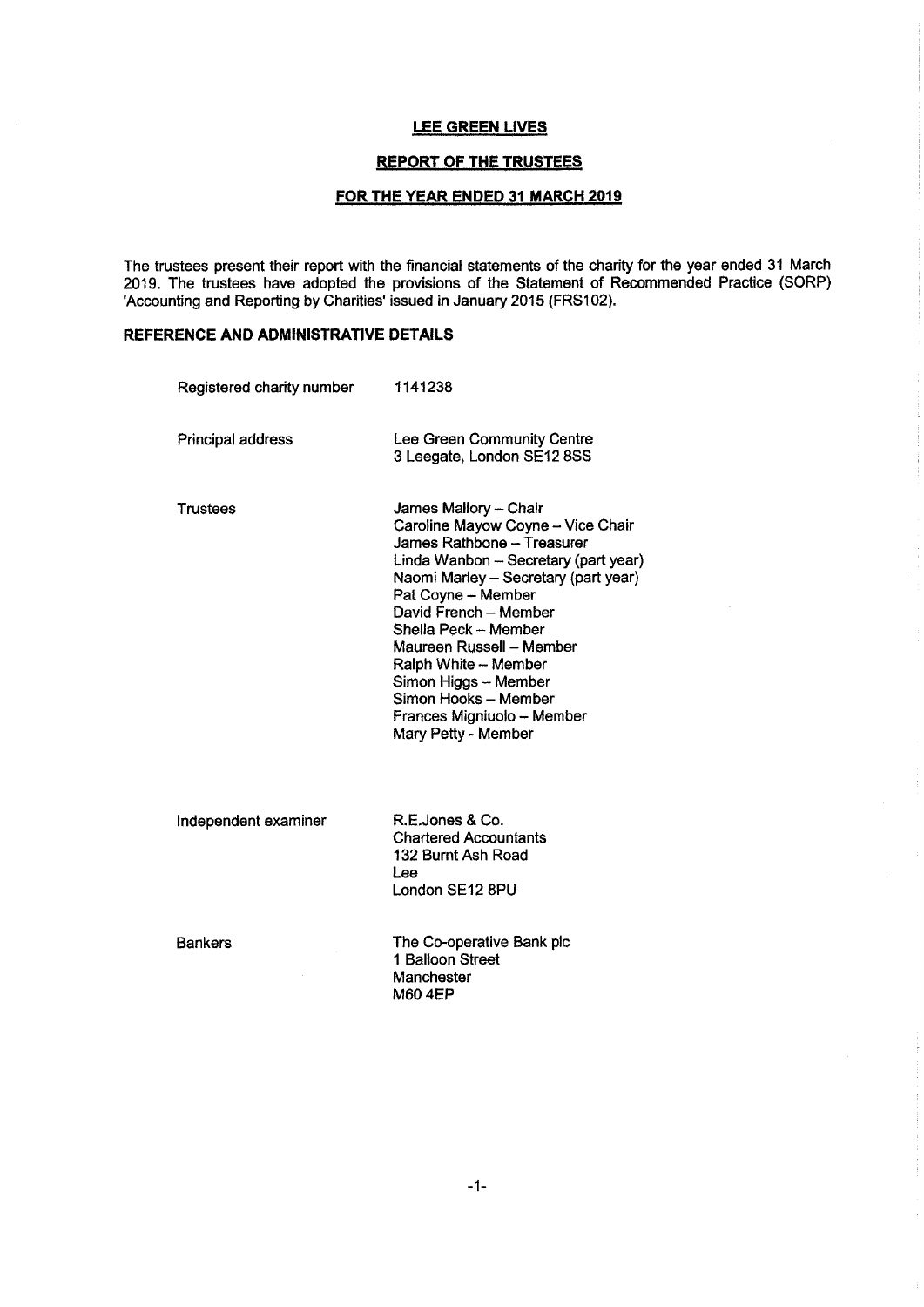#### REPORT OF THE TRUSTEES

#### FOR THE YEAR ENDED 31 MARCH 2019

#### STRUCTURE, GOVERNANCE AND MANAGEMENT

#### Governing document

The charity is controlled by its governing document, a deed of trust, and constitutes an unincorporated charity.

#### Organisatlonal structure

The organisation is an unincorporated Charity, which is governed by a board of trustees who have served throughout the year. The trustees are disclosed above under 'Trustees information'.

The trustees are governed by the charities constitution and meet regularly throughout the year to review progress on funding applications and project work and monitor the activities of the organisation and its staff.

Trustees have complied with the duty in section 4 of the Charity's Act to have due regard to guidance published by the Charity Commission, including public benefit guidance.

The day to day management of the organisation is carried out by Ms Shirley Kirkland, an employee of the charity. Ms Kirkland implements and manages the policies, objectives and activities of the organisation. This is overseen by a Management Committee of trustees consisting of the Chair, the Vice-Chair, the Secretary and the Treasurer, who in turn report to the full board of trustees.

#### Risk management

The trustees have a duty to identify and review the risks to which the charity is exposed and to ensure appropriate controls are in place to provide reasonable assurance against fraud and error.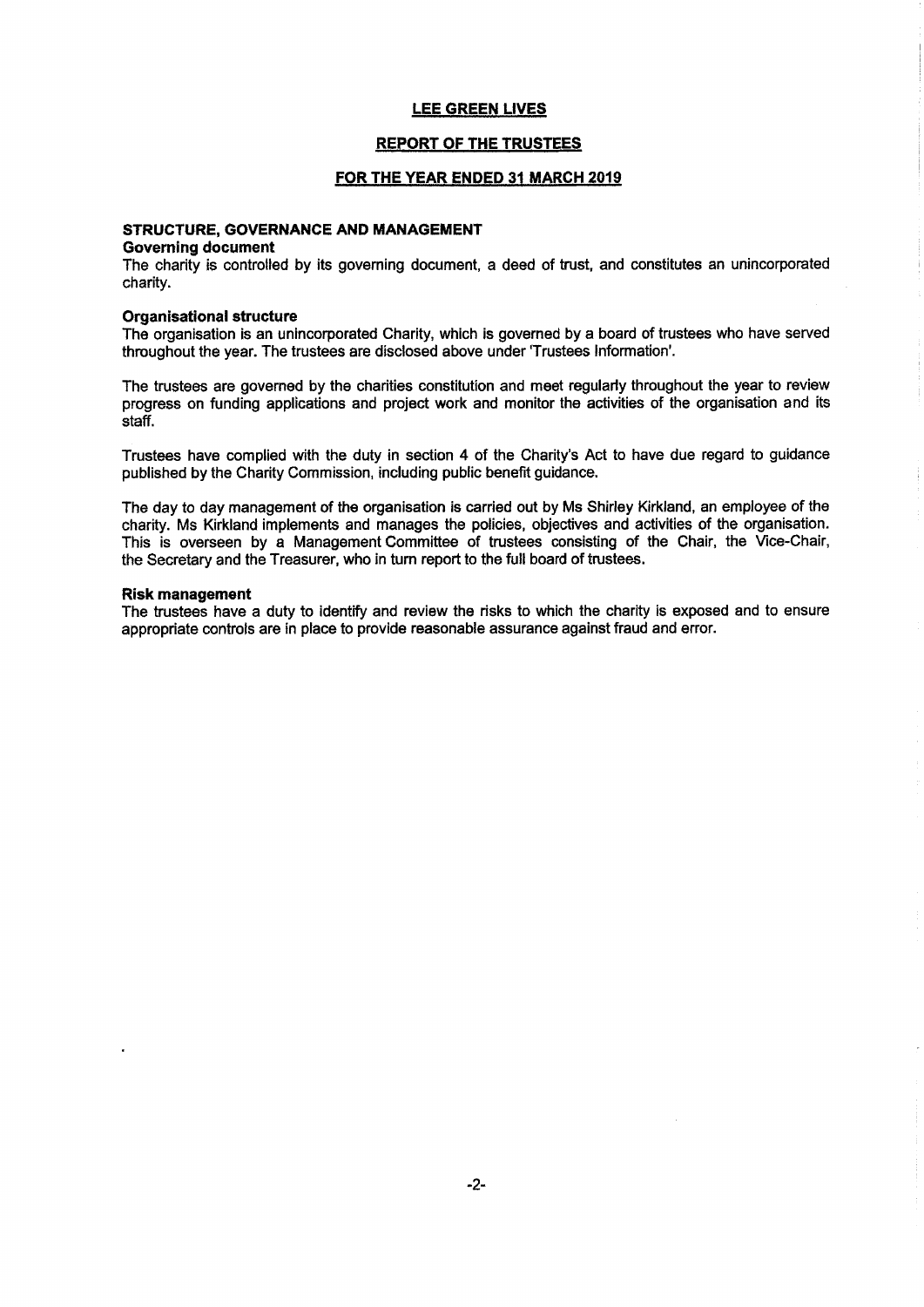#### REPORT OF THE TRUSTEES

#### FOR THE YEAR ENDED 31 MARCH 2019

#### OBJECTIVES AND ACTIVITIES

#### Objectives and aims

Lee Green Lives is a local community association. Its objects are;

To further or benefit the residents of Lee Green Ward in the London Borough of Lewisham and the neighbourhood, without distinction of sex, sexual orientation, race or of political, religious or other opinions, by associating together the said residents and the local authorities, voluntary and other organisations in a common effort to advance education and to provide facilities in the interests of social welfare for recreation or other leisure time occupations with the objective of improving the conditions of life for the residents.

In furtherance of these objects, but not otherwise, the trustees shall have power to establish or secure the establishment of a community centre and to maintain or manage or co-operate with any statutory authority in the maintenance and management of such a centre for activities promoted by the charity in the furtherance of the above objects.

#### Significant activities

Lee Green Lives is a community centre run by local people. Our activities include;

- Social and educational groups and classes
- <sup>~</sup> Advice and support for local people in need
- ~ Outreach to the local community
- A Venue for other small community groups
- Partnership work
- ~ Co-ordinating the Lee Green Consortium

#### ACHIEVEMENT AND PERFORMANCE

We have provided numerous classes and drop-ins that are popular with local residents;

- The knitting class have been working on individual projects as well as mural for the front of the building.
- The seniors' exercise class continues to be popular including with disabled participants.
- We have launched an adult literacy class.
- The computer group received a donation of new computers with updated software.
- A computer group attendee published a children's book.

The support and advocacy services continues at full capacity.

Through Lee Green Consortium we co-ordinate a network of 15 local community groups, including the local library.

Clarion Housing, landlords of some of the neighbouring estates, have contracted us to provide outreach activities for their residents as part of the local community's need for a wider cohesion. We have also begun working with Lewisham Homes, who provide the council's housing.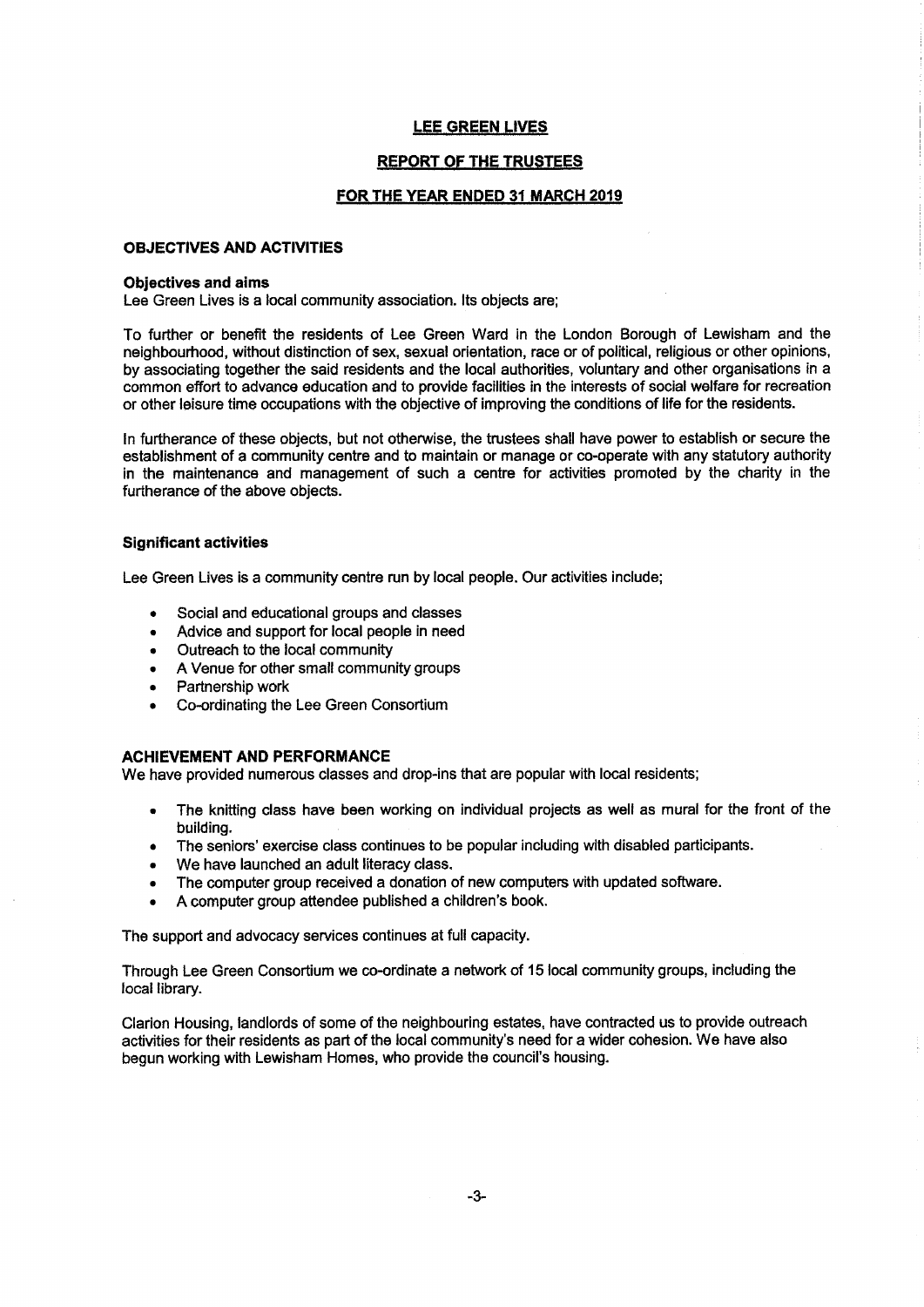#### **REPORT OF THE TRUSTEES**

### FOR THE YEAR ENDED 31 MARCH 2019

#### FINANCIAL REVIEW

#### Reserves policy

The charity aims to maintain reserves sufficient to meet its commitments to existing and envisaged project work for at least the forthcoming 12 months. Ultimately, its aim is to be in a position, with adequate funding, to cover activities over a longer period of time as well as to provide sufficient general unrestricted funds of at least 3 months operational overheads, to cover any short-term funding gaps and/or to cover closure costs of the organisation at some point in the future.

#### **FUTURE DEVELOPMENTS**

During 2019/20 we will be continuing to roll out a programme of outreach and activity linked to the community development needs of Clarion Housing.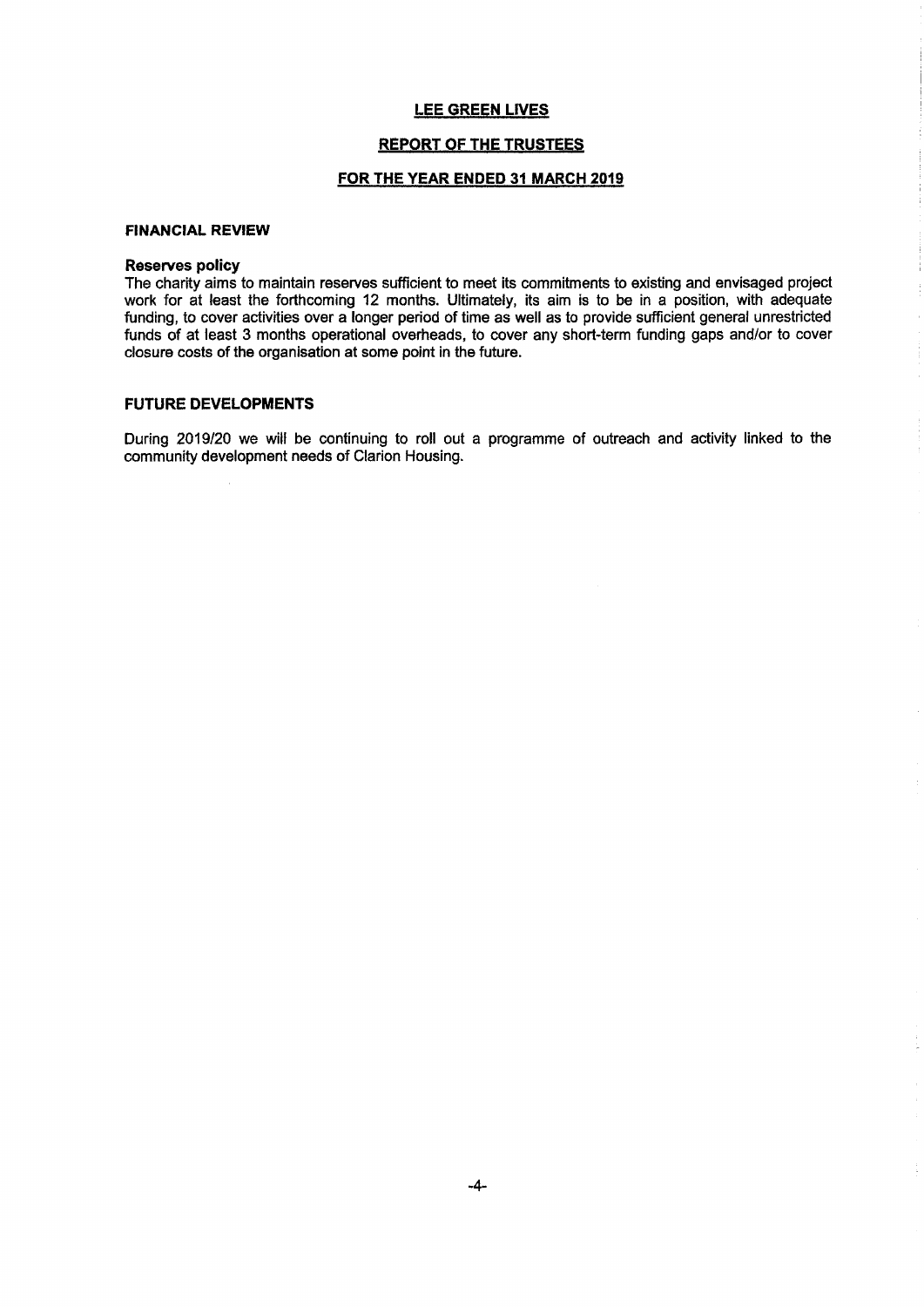### **REPORT OF THE TRUSTEES**

#### FOR THE YEAR ENDED 31 MARCH 2019

#### STATEMENT OF TRUSTEES RESPONSIBILITIES

The trustees are responsible for preparing the Report of the Trustees and the financial statements in accordance with applicable law and United Kingdom Accounting Standards (United Kingdom Generally Accepted Accounting Practice).

The law applicable to charities in England and Wales, the Charities Act 2011, Charity (Accounts and Reports) Regulations 2015 and the provisions of the trust deed requires the trustees to prepare financial statements for each financial year which give a true and fair view of the state of affairs of the charity and of the incoming resources and application of resources, including the income and expenditure of the charity for that period. In preparing those financial statements, the trustees are required to;

- Select suitable accounting policies and apply them consistently;
- Observe the methods and principles in the Charity SQRP;
- Make judgements and estimates that are reasonable and prudent;
- Prepare the financial statements on the going concern basis unless it is inappropriate to presume that the charity will continue in business.

The trustees are responsible for keeping proper accounting records which disdose, with reasonable accuracy at any time, the financial position of the charity and to enable them to ensure that the financial statements comply with the Charities Act 2011, the Charity (Accounts and Reports) Regulations 2015 and the provisions of the trust deed. They are also responsible for safeguarding the assets of the charity and hence for taking reasonable steps for the prevention and detection of fraud and other irregularities.

### ON BEHALF OF THE BOARD:

1. Wall 2n \_\_ Trustee May 2020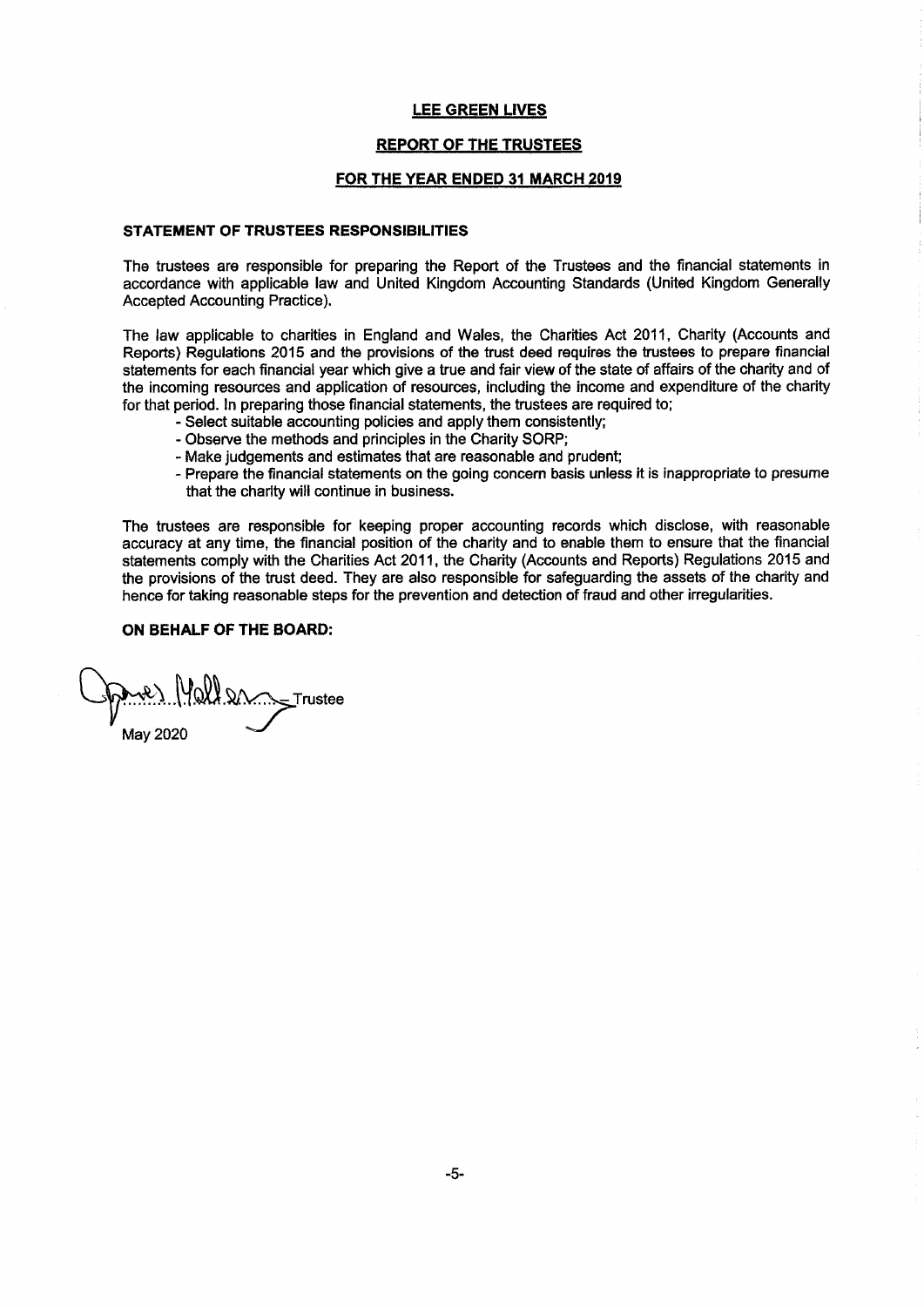#### INDEPENDENT EXAMINER'S REPORT TO THE TRUSTEES OF

#### **LEE GREEN LIVES**

#### FOR THE YEAR ENDED 31 MARCH 2019

<sup>I</sup> report on the accounts of Lee Green Lives for the year ended 31 March 2019, which are set out on pages 8 to 16.

### Respective responsibilities of trustees and examiner

The charity's trustees are responsible for the preparation of the accounts. The charity's trustees consider that an audit is not required for this year under section 144(2) of the Charities Act 2011 (the 2011 Act) and that an independent examination is needed.

It is my responsibility to:

- Examine the accounts under section 145 of the 2011 Act;
- To follow the procedures laid down in the general directions given by the Charity Commission under section 145(5)(b) of the 2011 Act; and
- To state whether particular matters have come to my attention

#### Basis of independent examiner's report

My examination was carried out in accordance with the general directions given by the Charity Commission. An examination includes a review of the accounting records kept by the charity and a comparison of the accounts presented with those records. It also includes consideration of any unusual items or disclosures in the accounts and seeking explanations from you as trustees concerning any such matters. The procedures undertaken do not provide all the evidence that would be required in an audit and consequently no opinion is given as to whether the accounts present a 'true and fair view' and the report is limited to those matters set out in the statement below.

#### Independent examiner's statement

In connection with my examination, no matter has come to my attention:

- (1)Which gives me reasonable cause to believe that in any material respect the requirements:
	- To keep accounting records in accordance with section 130 of the 2011 Act; and
	- To prepare accounts which accord with the accounting records and comply with the accounting requirements of the 2011 Act have not been met; or
- (2) To which, in my opinion, attention should be drawn in order to enable a proper understanding of the accounts to be reached.

132 Burnt Ash Road Lee London SE12 8PU

Stephen Jones FCCA FCA For and on behalf of R.E.JONES & CO. Chartered Accountants & Statutory Auditors

 $\leq$ tyhyn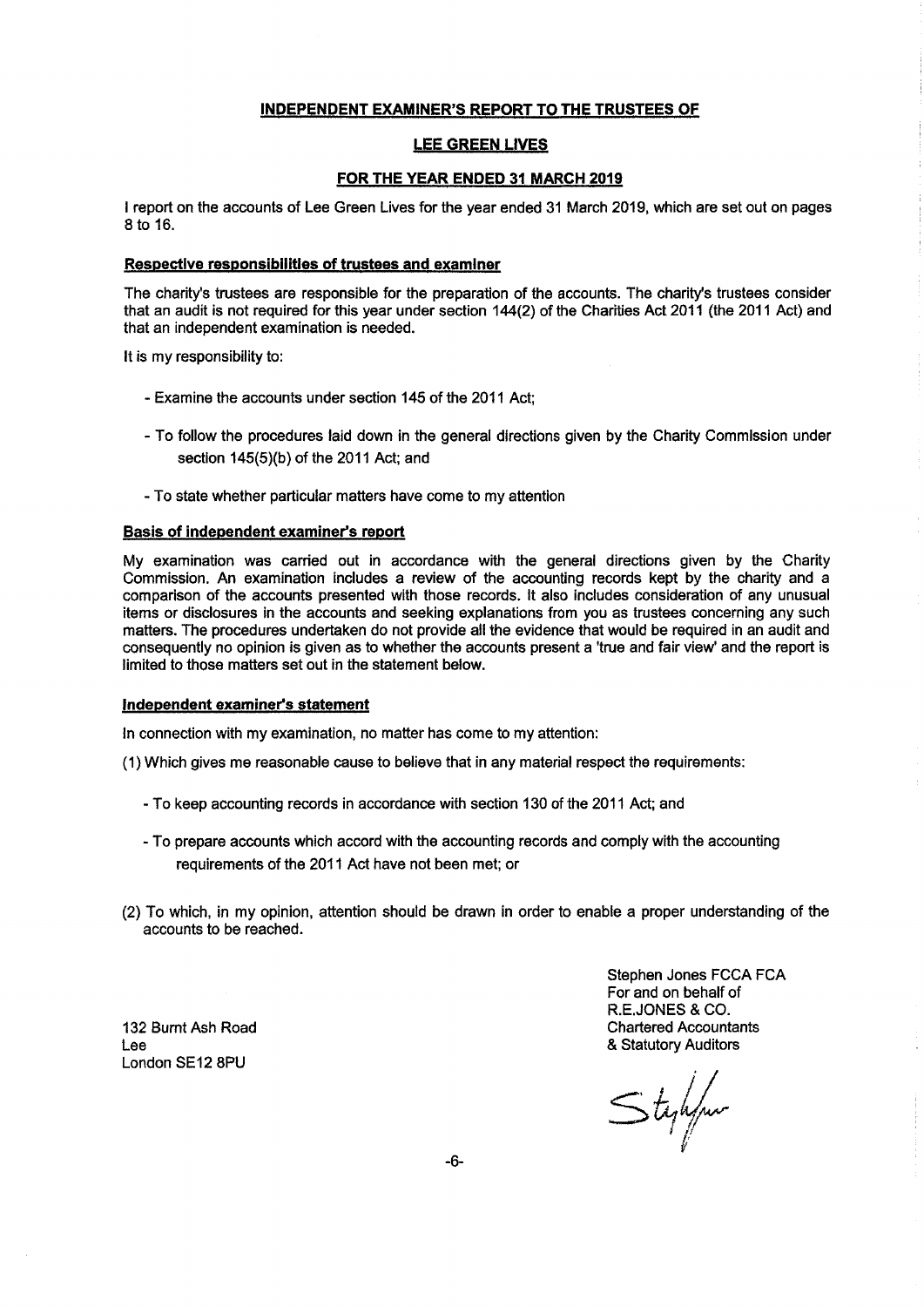# STATEMENT of FINANCIAL ACTIVITIES

# FOR THE YEAR ENDED 31 MARCH 2019

|                                                                                                                                      | <b>Notes</b> | Unrestricted<br>funds<br>F | Restricted<br>funds<br>£ | Total<br>funds<br>£ | 2018<br>Total<br>funds |
|--------------------------------------------------------------------------------------------------------------------------------------|--------------|----------------------------|--------------------------|---------------------|------------------------|
| <b>INCOMING RESOURCES</b><br>Incoming resources from<br>generated funds<br>Voluntary income                                          | $\mathbf{2}$ | 6,011                      | 53,186                   | 59,197              | 48,540                 |
| <b>RESOURCES EXPENDED</b><br><b>Costs of generating funds</b><br>Cost generating voluntary<br>income<br><b>Charitable activities</b> |              |                            |                          |                     |                        |
| Community development                                                                                                                |              | 22                         | 63,865                   | 63,887              | 42,122                 |
| Governance costs                                                                                                                     | 3            |                            | 600                      | 600                 |                        |
| Total resources expended                                                                                                             |              | 22                         | 64,465                   | 64,487              | 42,122                 |
| <b>NET INCOMING / (OUTGOING)</b>                                                                                                     |              | 5,989                      | (11, 279)                | (5,290)             | 6,418                  |
| <b>RECONCILIATION OF FUNDS</b>                                                                                                       |              |                            |                          |                     |                        |
| Total funds brought forward                                                                                                          |              | 2,553                      | 30,534                   | 33,087              | 26,669                 |
| <b>TOTAL FUNDS CARRIED</b><br><b>FORWARD</b>                                                                                         |              | 8,542                      | 19,255                   | 27,797              | 33,087                 |

The notes on pages 9 to 12 form part of these financial statements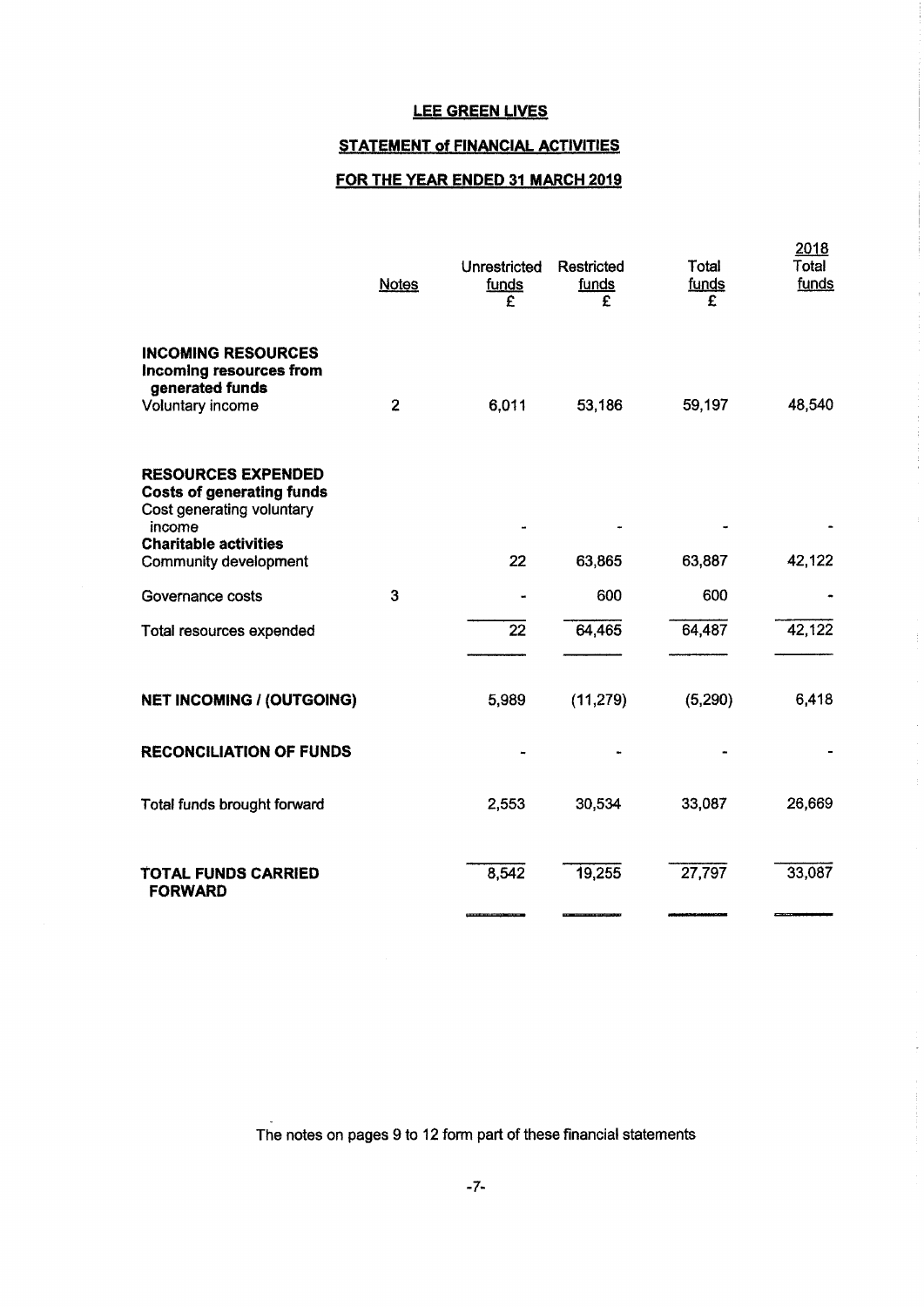#### **BALANCE SHEET**

### FOR THE YEAR ENDED 31 MARCH 2019

|                                                 | <b>Notes</b>            | £      | £      | <u> 2018</u><br>£ |
|-------------------------------------------------|-------------------------|--------|--------|-------------------|
| <b>CURRENT ASSETS</b>                           |                         |        |        |                   |
| Cash at bank and in hand                        |                         | 28,397 |        | 33,087            |
| <b>CREDITORS</b>                                |                         |        |        |                   |
| Amounts falling due within one year             | 6                       | 600    |        |                   |
| <b>NET CURRENT ASSETS</b>                       |                         |        | 27,797 | 33,087            |
| TOTAL ASSETS LESS CURRENT<br><b>LIABILITIES</b> |                         |        | 27,797 | 33,087            |
| <b>NET ASSETS</b>                               |                         |        | 27,797 | 33,087            |
| <b>FUNDS</b>                                    | $\overline{\mathbf{r}}$ |        |        |                   |
| Unrestricted funds                              |                         |        | 8,542  | 2,553             |
| <b>Restricted funds</b>                         |                         |        | 19,255 | 30,534            |
| <b>TOTAL FUNDS</b>                              |                         |        | 27,797 | 33,087            |
|                                                 |                         |        |        | وينسخه فيسمعه     |

The tinanciai statements were approved by the Board of Trustees on. .!~... ...~......... .)Pand signed on its behalf by:-

Rochbore<br>Andrew Mayon Trustee

Trustee

The notes on pages 9 to 12 form part of these financial statements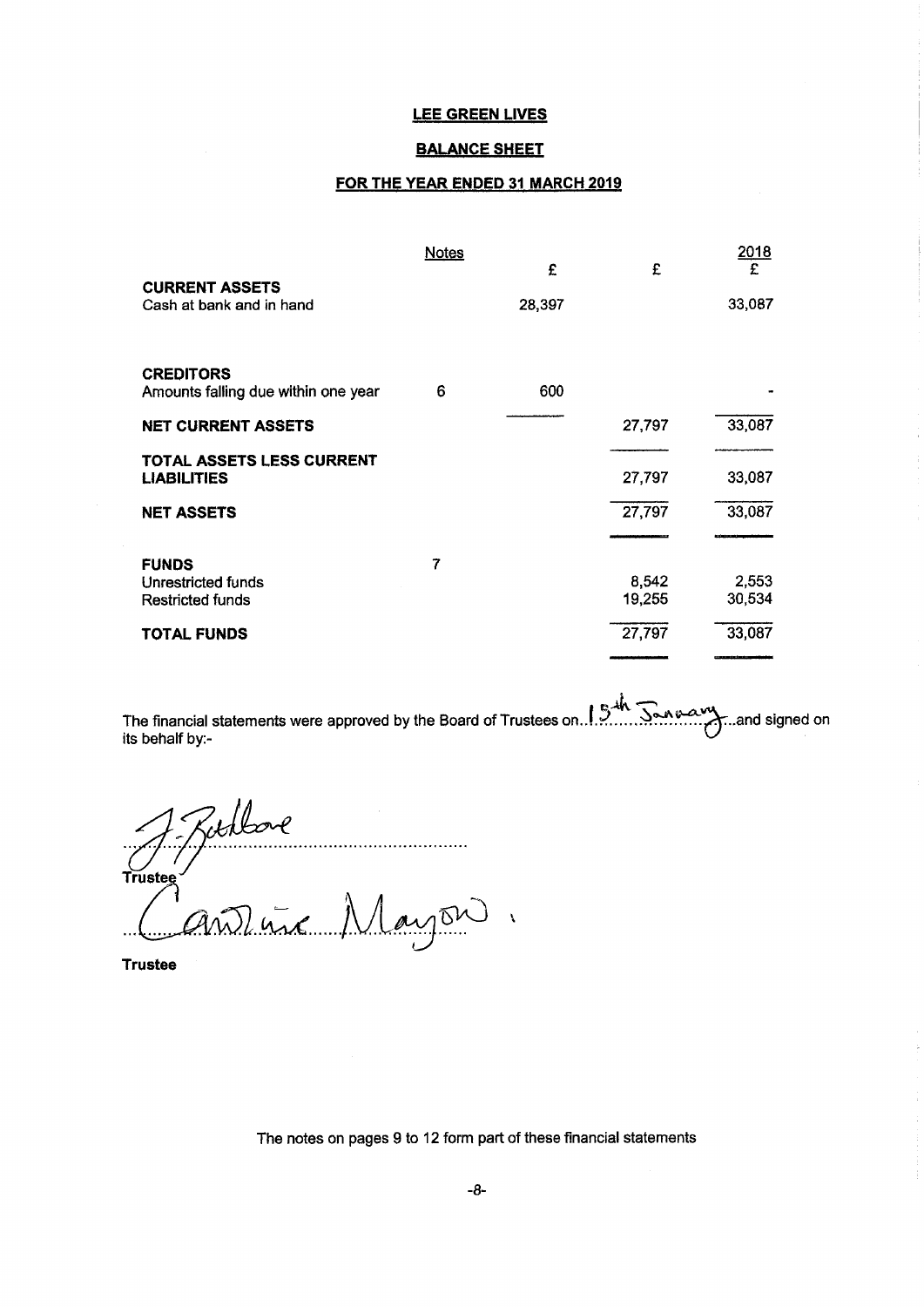#### NOTES TO THE FINANCIAL STATEMENTS

#### FOR THE YEAR ENDED 31 MARCH 2019

#### $\ddot{\mathbf{1}}$ ACCOVNTING POLICIES

#### Accounting convention

The financial statements have been prepared under the historical costs convention and in accordance with FRS102, The Financial Reporting standard applicabie in the UK and the Republic of Ireland', the Charities Act 2011, and the requirements of the Statement of Recommended Practice, Accounting and Reporting by Charities.

#### Incomina resources

All incoming resources are included on the Statement of Financial Activities when the charity is legally entitled to the income and the amount can be quantified with reasonable accuracy.

Grant awards covering more than one year, are included only in respect of the current year's award element on the basis that awards for subsequent years are subject to meeting certain reporting and other stipulated requirements both during and at the end of each year before the subsequent year's grant will be considered for payment by the respective funder.

#### Resources expended

Expenditure is accounted for on an accruals basis and has been classified under headings that aggregate all cost related to the category. Where costs cannot be directly attributed to particular headings, they have been allocated to activities on a basis consistent with the use of resources. Grants offered subject to conditions which have not been met at the year-end date are noted as commitment but not accrued as expenditure. Costs indude irrecoverable VAT where incurred.

#### Taxation

The charity is exempt from tax on its charitable activities.

#### Fund accounting

Unrestricted funds can be used in accordance with the charitable objectives at the discretion of the trustees.

Restricted funds can only be used for particular restricted purposes within the objects of the charity. Restrictions arise when specified by the donor or when funds are raised for particular restricted purposes.

Further explanation of the nature and purpose of each fund is included in the notes the financial statements.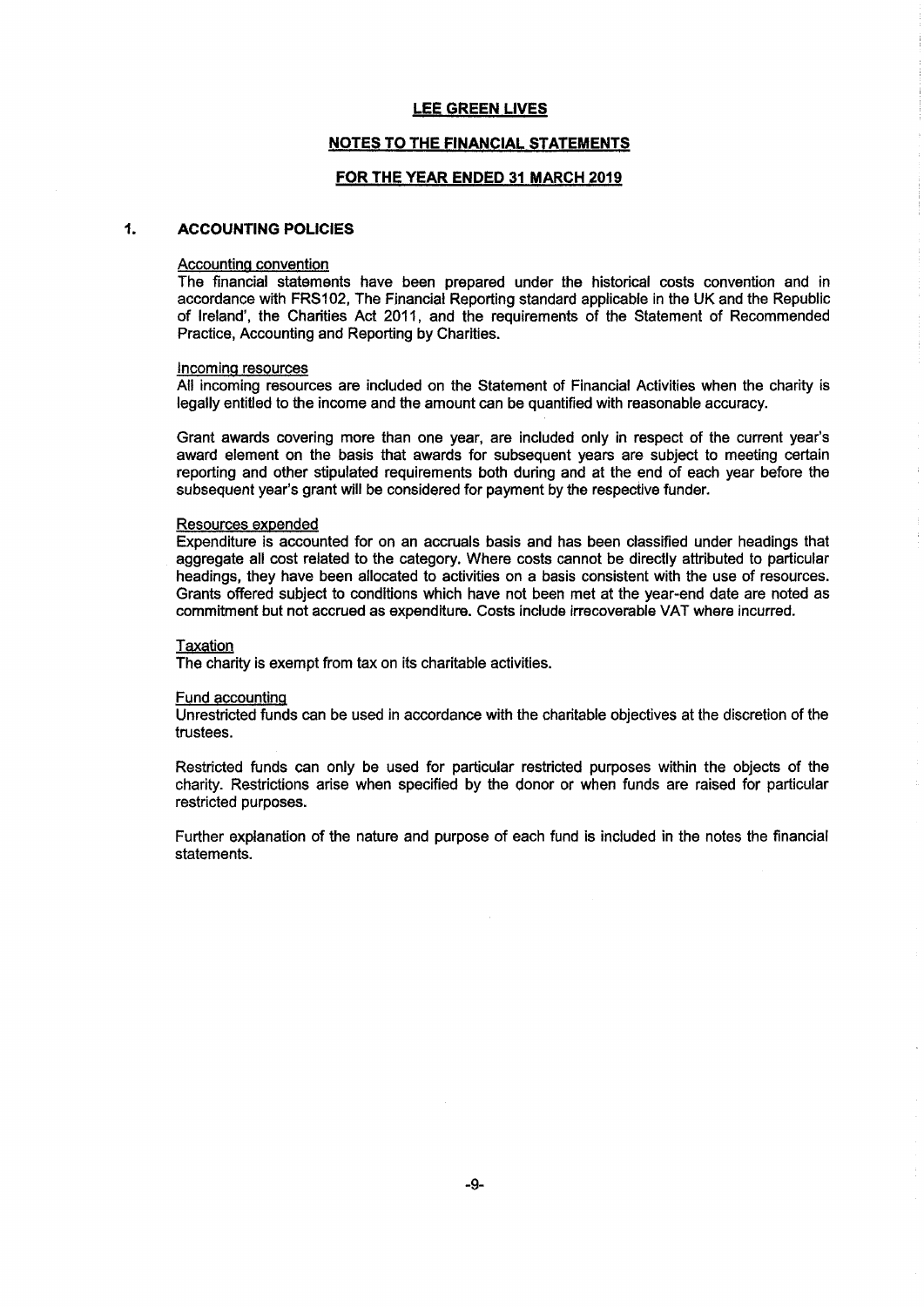# NOTES TO THE FINANCIAL STATEMENTS

# FOR THE YEAR ENDED 31 MARCH 2019

# {continued)

| 2. | <b>VOLUNTARY INCOME</b>                                   | 2019<br>£ | 2018<br>£ |
|----|-----------------------------------------------------------|-----------|-----------|
|    | Donations                                                 | 249       | 437       |
|    | Contributions                                             | 2,547     | 3,128     |
|    | Centre use by partners - contribution to costs            | 1,321     | 2,989     |
|    | Grants                                                    | 53,186    | 41,987    |
|    | Grants received, included in the above, are as follows: - |           |           |
|    | <b>Clarion Futures (Housing Group)</b>                    | 30,310    |           |
|    | Hub - Lee Green Assembly                                  | 5,395     |           |
|    | LB Lewisham & Small Faith Grant                           | 5,500     | 15,600    |
|    | <b>LBL Main Grant</b>                                     | 11,845    |           |
|    | <b>NCDP Grant</b>                                         | 136       | 6,600     |
|    | Lee Green Assembly (Hub)                                  |           | 4,918     |
|    | Lee Green Assembly (Consortium)                           |           | 1,230     |
|    | <b>Awards For All</b>                                     |           | 5,000     |
|    | <b>Co-operative Society</b>                               |           | 3,639     |
|    | <b>Foyle Foundation</b>                                   |           | 5,000     |
|    |                                                           | 53,186    | 41,987    |
| 3. | <b>GOVERANCE COSTS</b>                                    |           |           |
|    |                                                           | 2019      | 2018      |
|    |                                                           | £         | £         |
|    | Independent examination                                   | 600       |           |
|    |                                                           | 600       |           |
|    |                                                           |           |           |

# 4. TRUSTEES' REMUNERATION AND BENEFITS

There was no Trustees' remuneration or other benefits for the year ended 31 March 2019 or 2018.

| <b>Trustees' expenses</b> |                |           |
|---------------------------|----------------|-----------|
|                           | 2019           | 2018      |
|                           |                |           |
| Trustees' expenses        | $\blacksquare$ | $\bullet$ |
|                           |                |           |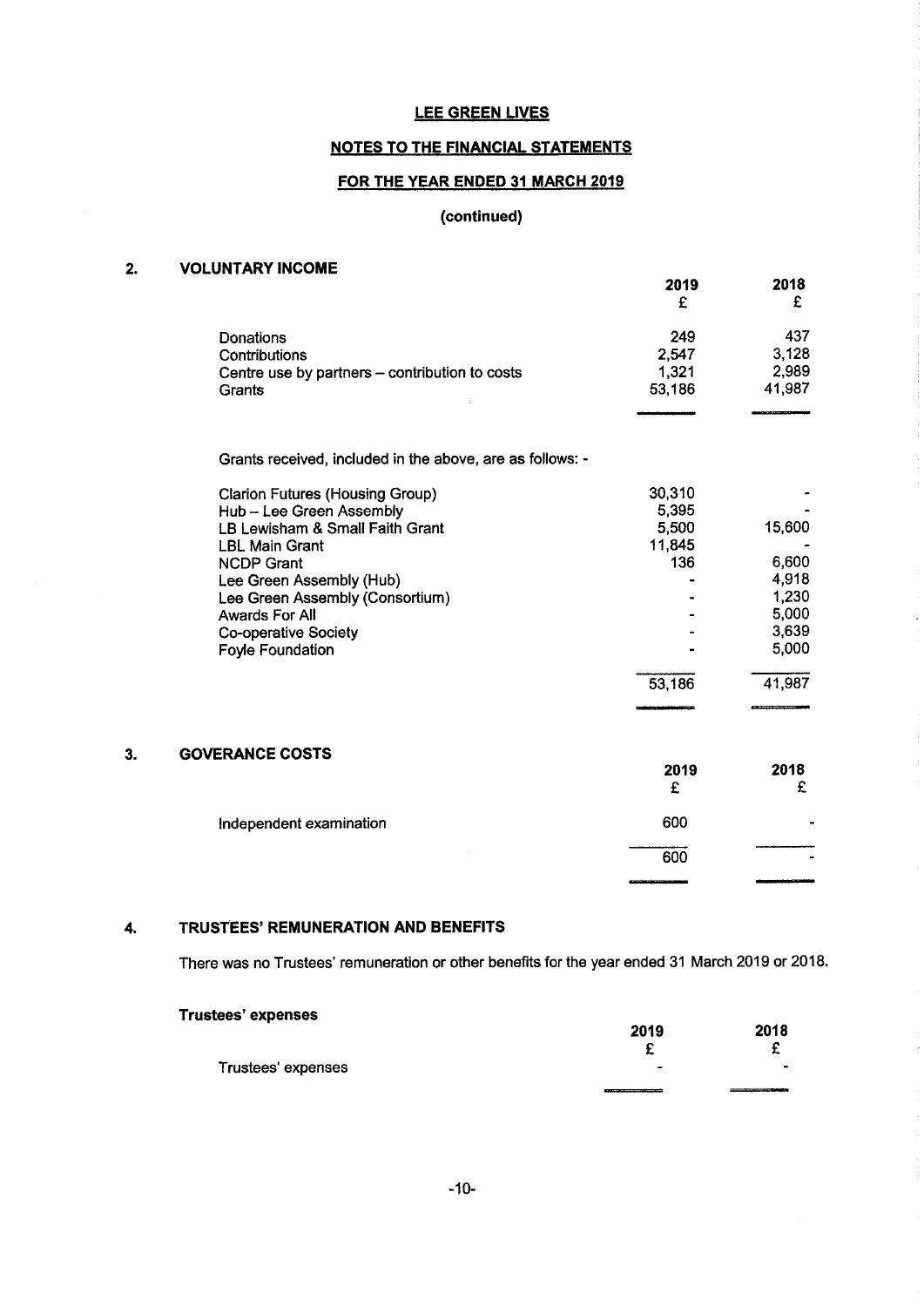# NOTES TO THE FINANCIAL STATEMENTS

# FOR THE YEAR ENDED 31 MARCH 2019

# (continued)

# 5. STAFF COSTS

| ,,,,,,,,,,,,<br>Wages and salaries                                        | 2019<br>£<br>22,150 | 2018<br>14,400 |
|---------------------------------------------------------------------------|---------------------|----------------|
|                                                                           |                     |                |
| The average monthly number of employees during<br>the year was follows: - |                     |                |
| <b>Centre Coordinators</b>                                                | 2                   |                |
|                                                                           | 2                   |                |
|                                                                           |                     |                |

 $\frac{1}{2}$ 

 $\frac{1}{2}$ 

| 6. | <b>CREDITORS: AMOUNTS FALLING DUE WITHIN ONE YEAR</b> | 2019<br>£ | 2018<br>£ |
|----|-------------------------------------------------------|-----------|-----------|
|    | Other creditors                                       | 600       |           |
|    |                                                       | 600       |           |
|    |                                                       |           |           |

# 7. MOVEMENT IN FUNDS

|                                                                                                                            | At<br>1 April<br>2018<br>£       | Net<br>movement<br><u>funds</u><br>£      | Transfer<br>between<br><u>funds</u><br>£ | At<br>31 March<br>2019<br>£ |
|----------------------------------------------------------------------------------------------------------------------------|----------------------------------|-------------------------------------------|------------------------------------------|-----------------------------|
| Unrestricted funds<br>General fund                                                                                         | 2,553                            | 5,989                                     |                                          | 8,542                       |
| <b>Restricted funds</b><br><b>Clarion Futures (Housing Group)</b><br>Hub - Lee Green Assembly<br>LB Lewisham & Small Faith | 180<br>4,492<br>5.265            | 15,713<br>(2,075)<br>(4,608)              |                                          | 15,893<br>2,417<br>657      |
| Grant<br><b>LBL Main Grant</b><br><b>Foyle Foundation</b><br>Awards for All<br>Co-op                                       | 8,390<br>4,480<br>5,000<br>2,727 | (8, 102)<br>(4,480)<br>(5,000)<br>(2,727) |                                          | 288                         |
| TOTAL FUNDS                                                                                                                | 33,087                           | (5, 290)                                  |                                          | 27,797                      |